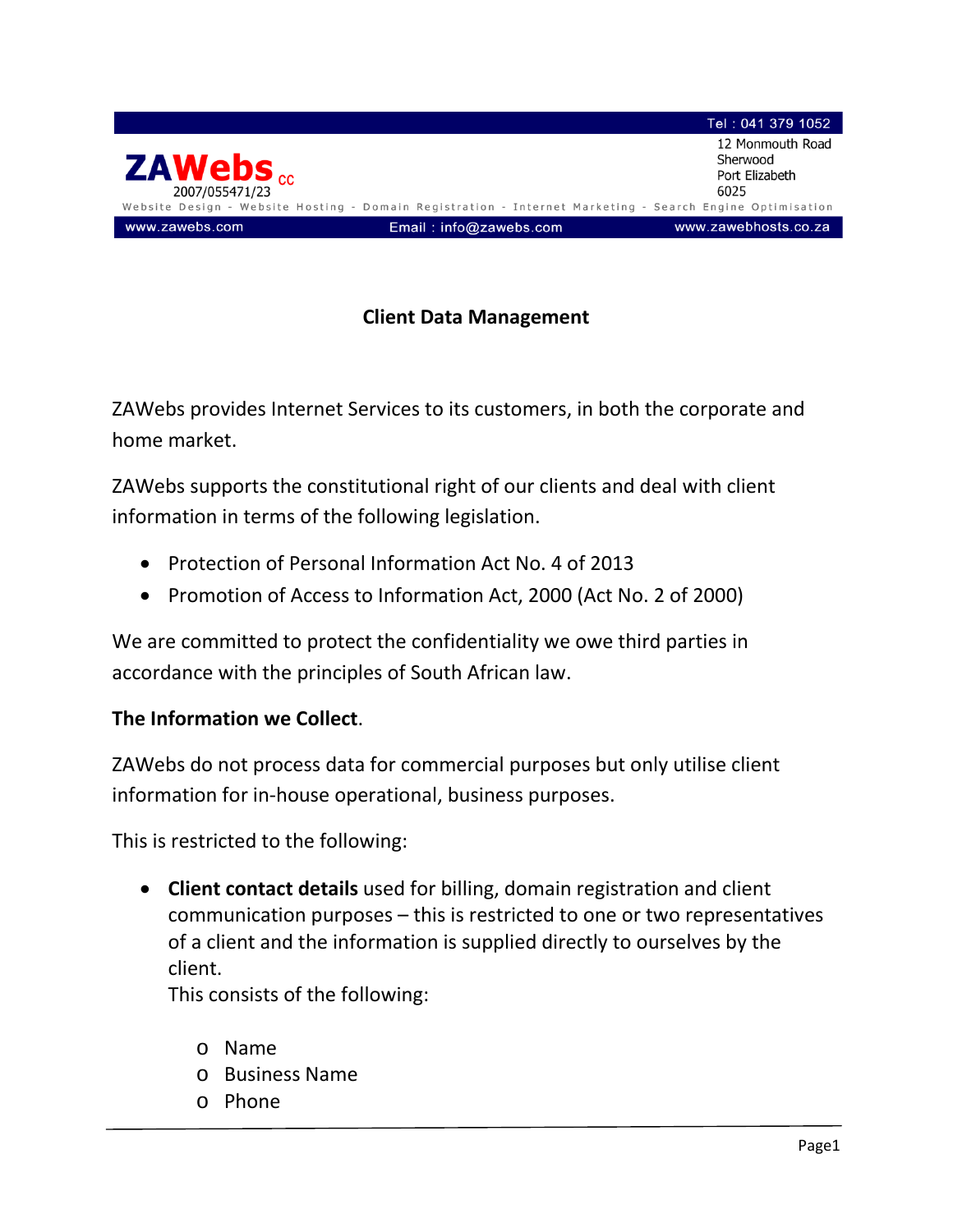- o Address
- o Email Address
- o Web Address
- o VAT number where applicable
- **Client transactional records** of payments made for services rendered.
- **Client employee Information** used to set up email accounts.

This consists of the following:

o Email address and email password

This data is stored on secure servers protected by passwords. Access is restricted to in-house staff assigned to perform operational functions such as billing and email support. Staff are also required to sign non disclosure agreements.

Data is updated as and when requested by our clients. Clients are also requested during our written communications to verify their information.

- We do not collect personal data of the clients of clients
- We do not collect information of children

We do not share the personal information of clients with any other parties except where necessary to perform the services requested by a client such as the registration of domains. Registration is done through the following third parties :

ZA Central Registry NPC – Their Privacy Policy is available [here](https://www.registry.net.za/downloads/u/ZACR_Privacy_Policy.pdf)

This consists of the following:

- o Contact Name
- o Business Name
- o Phone
- o Address
- o Email Address
- o Web Address